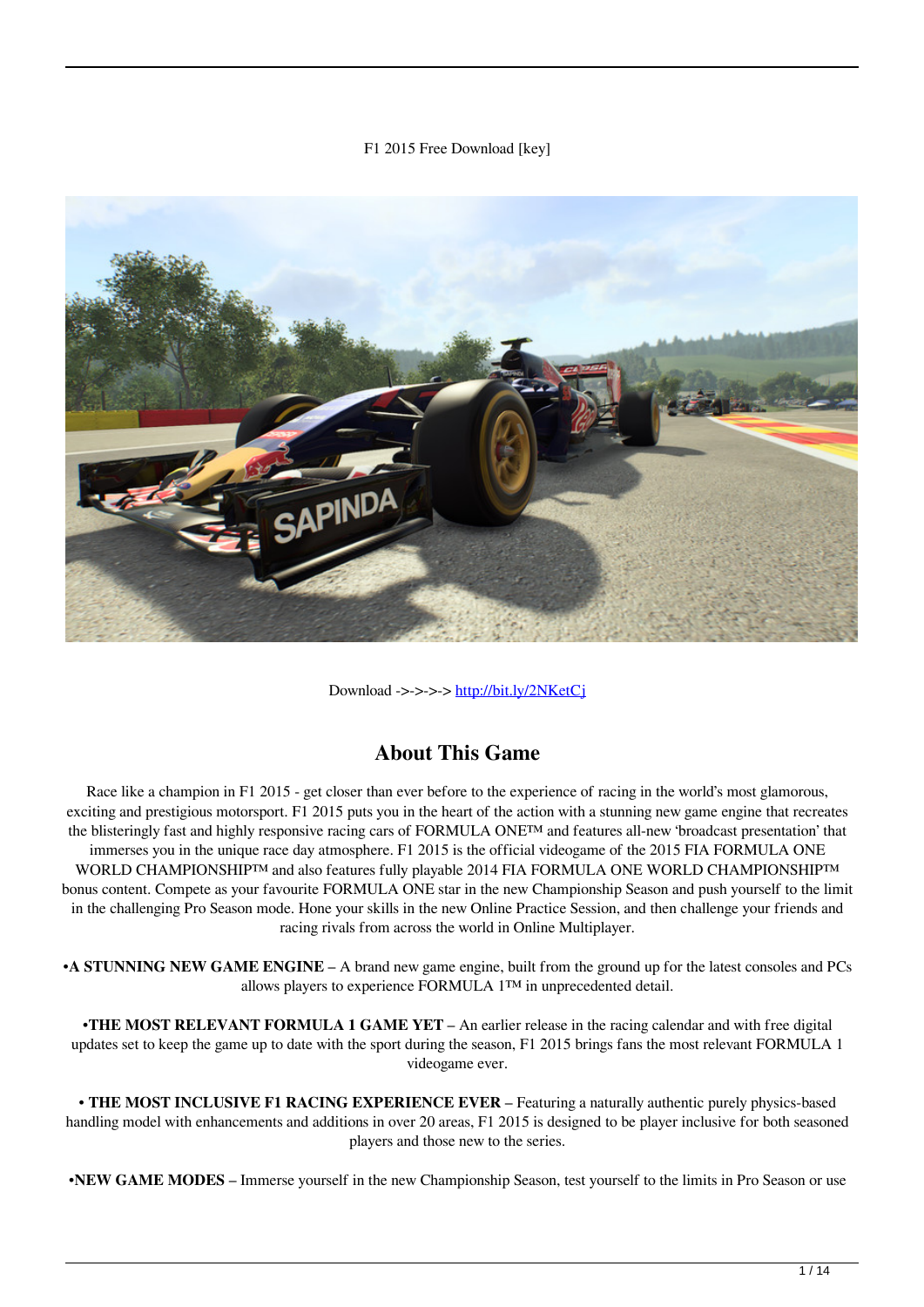the new Online Practice Session to hone your skills before taking on rivals across the world in Online Multiplayer.

•**BONUS CONTENT** – Look back at last year's exciting season and enjoy a fully playable 2014 FIA FORMULA ONE WORLD CHAMPIONSHIP™ as bonus game content.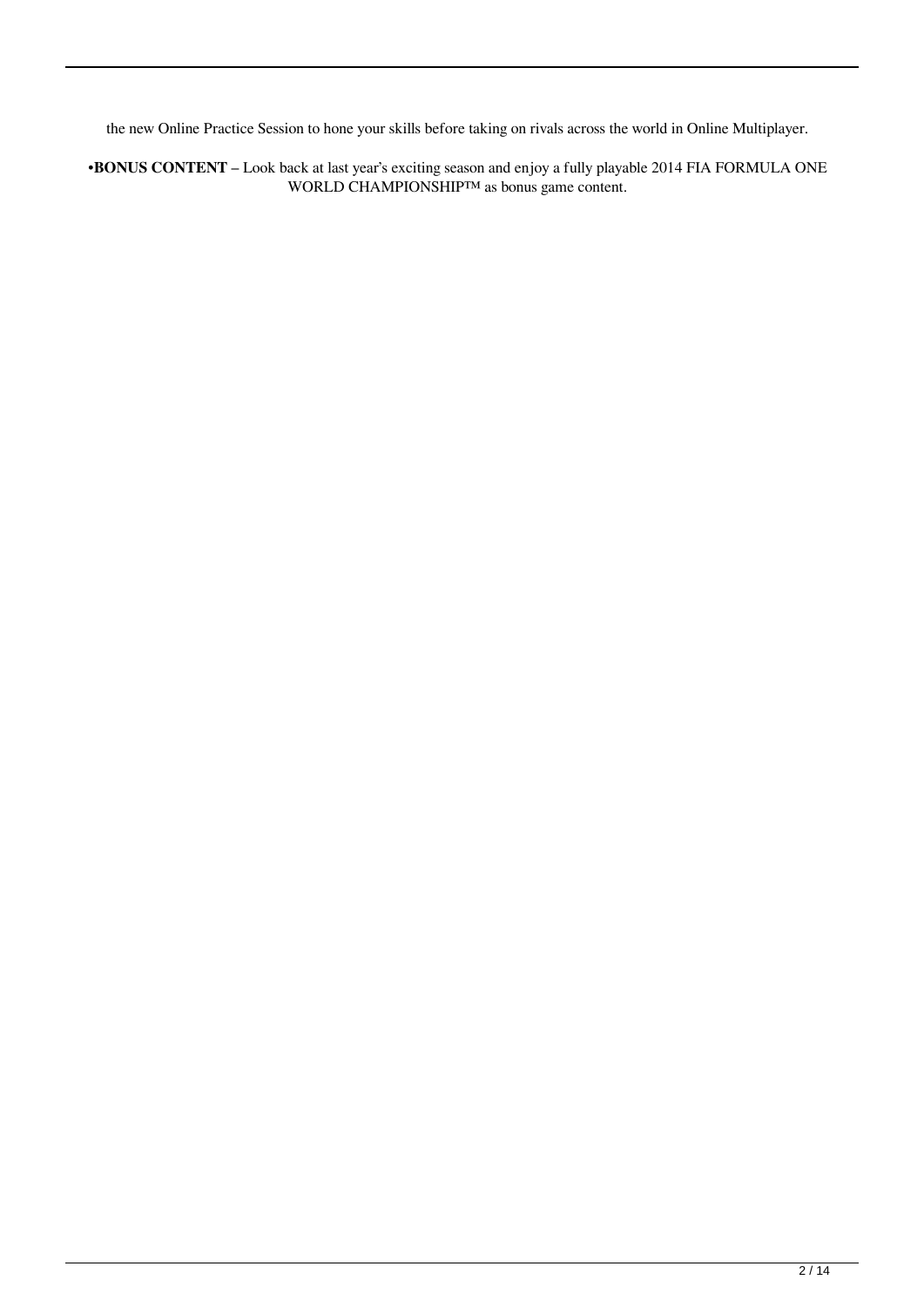Title: F1 2015 Genre: Racing, Sports Developer: Codemasters, Feral Interactive (Linux) Publisher: Codemasters, Feral Interactive (Linux) Release Date: 9 Jul, 2015

b4d347fde0

### **Minimum:**

**OS:** Windows 7 64 bit or Windows 8 64 bit

**Processor:** Intel Core 2 Quad @ 3.0GHz or AMD Phenom II X4 @ 3.2GHz

**Memory:** 4 GB RAM

**Graphics:** Intel 4th Gen Iris Graphics or AMD HD5770 or NVIDIA GTS450

**DirectX:** Version 11

**Network:** Broadband Internet connection

**Storage:** 20 GB available space

**Sound Card:** DirectX Compatible soundcard

**Additional Notes:** Supported Graphics Cards: DirectX 11 Graphics Card Required Intel: 4th Gen Iris or Higher, Intel Iris Pro Series AMD: HD5770 or Higher, HD6770 or Higher, HD7750 or Higher, R7 250 or Higher, R9 Series Nvidia: GTS450 or Higher, GT545 or Higher, GT640 or Higher, GT740 or Higher, GTX900 Series

English,French,Italian,German,Japanese,Polish,Russian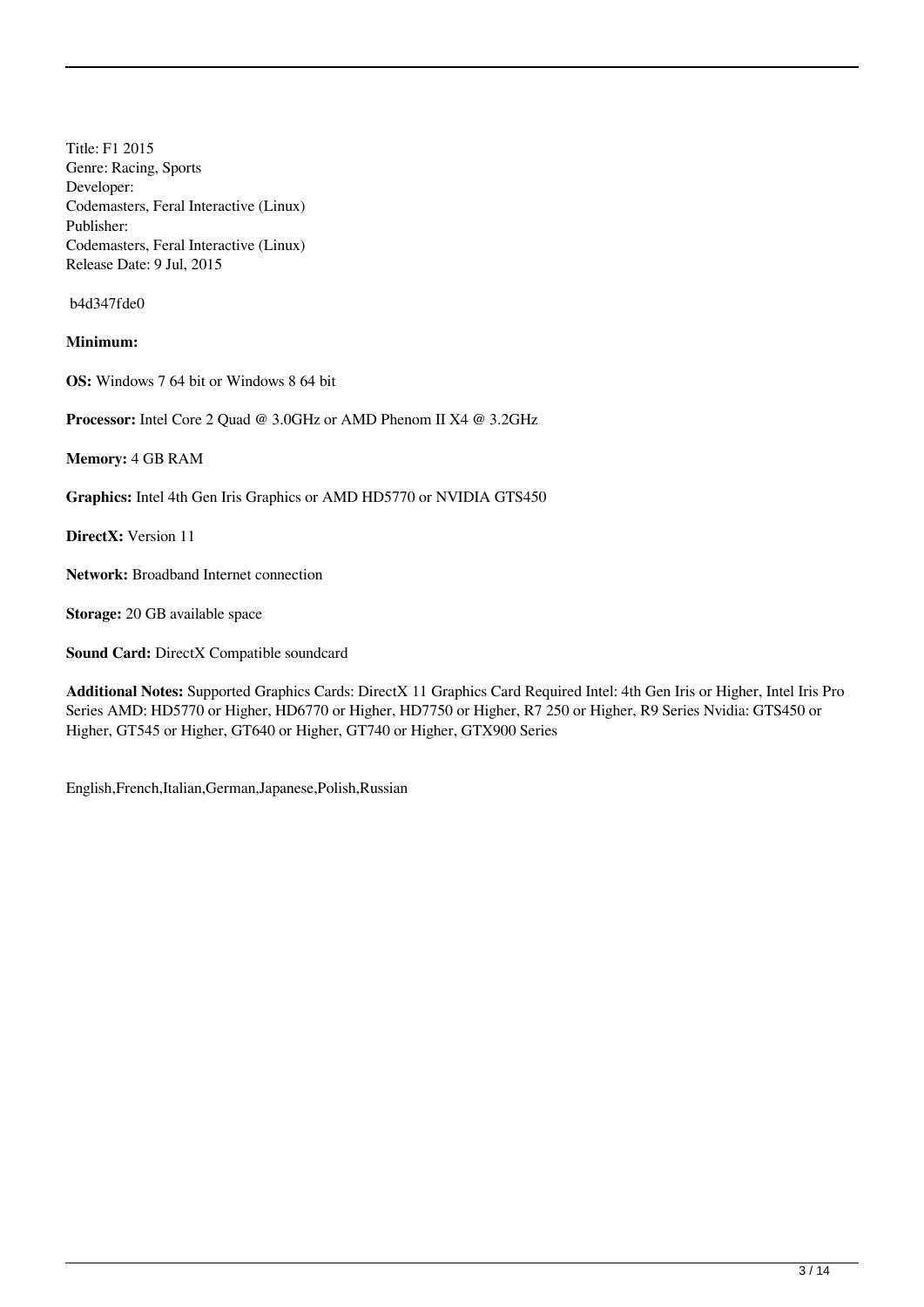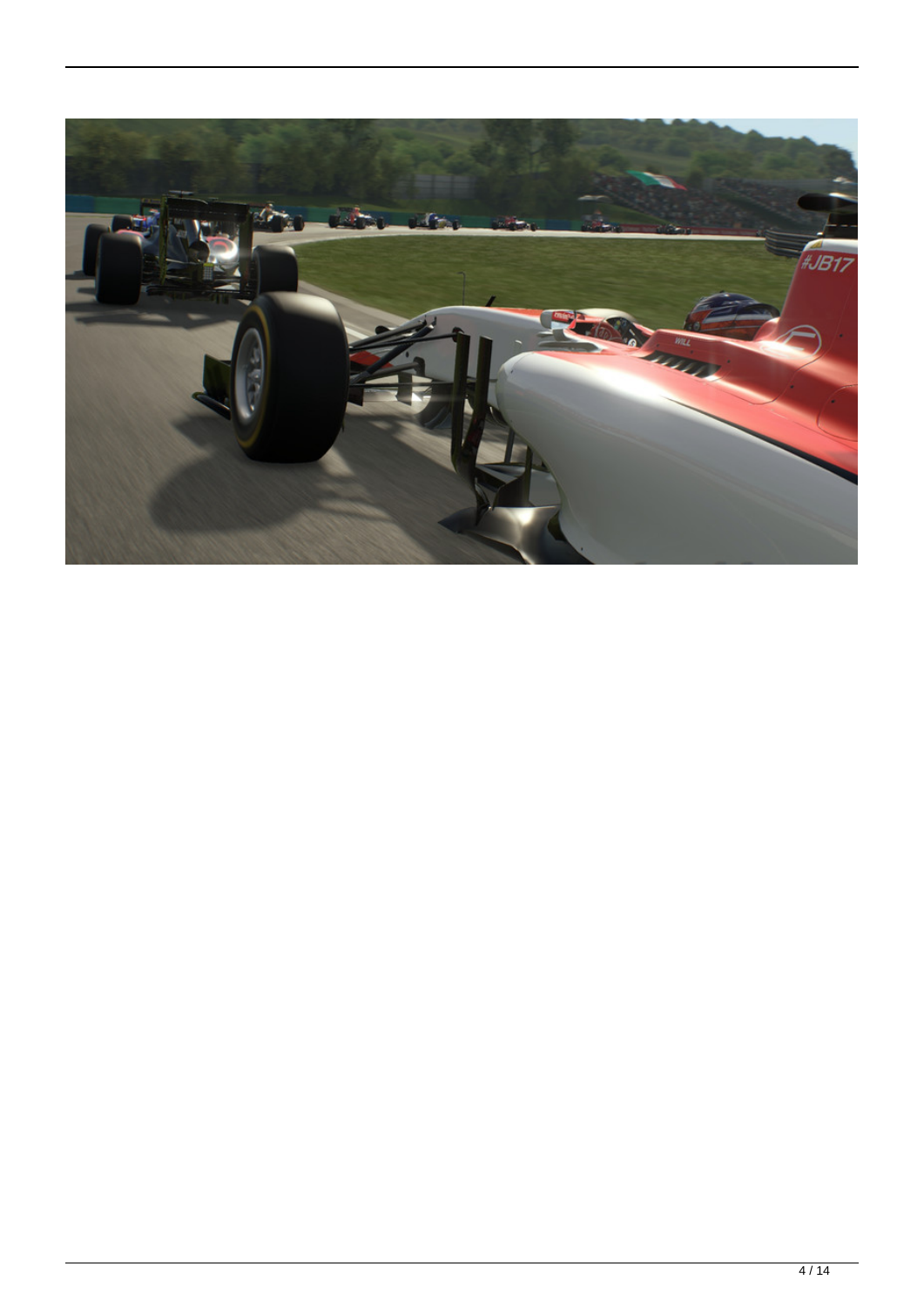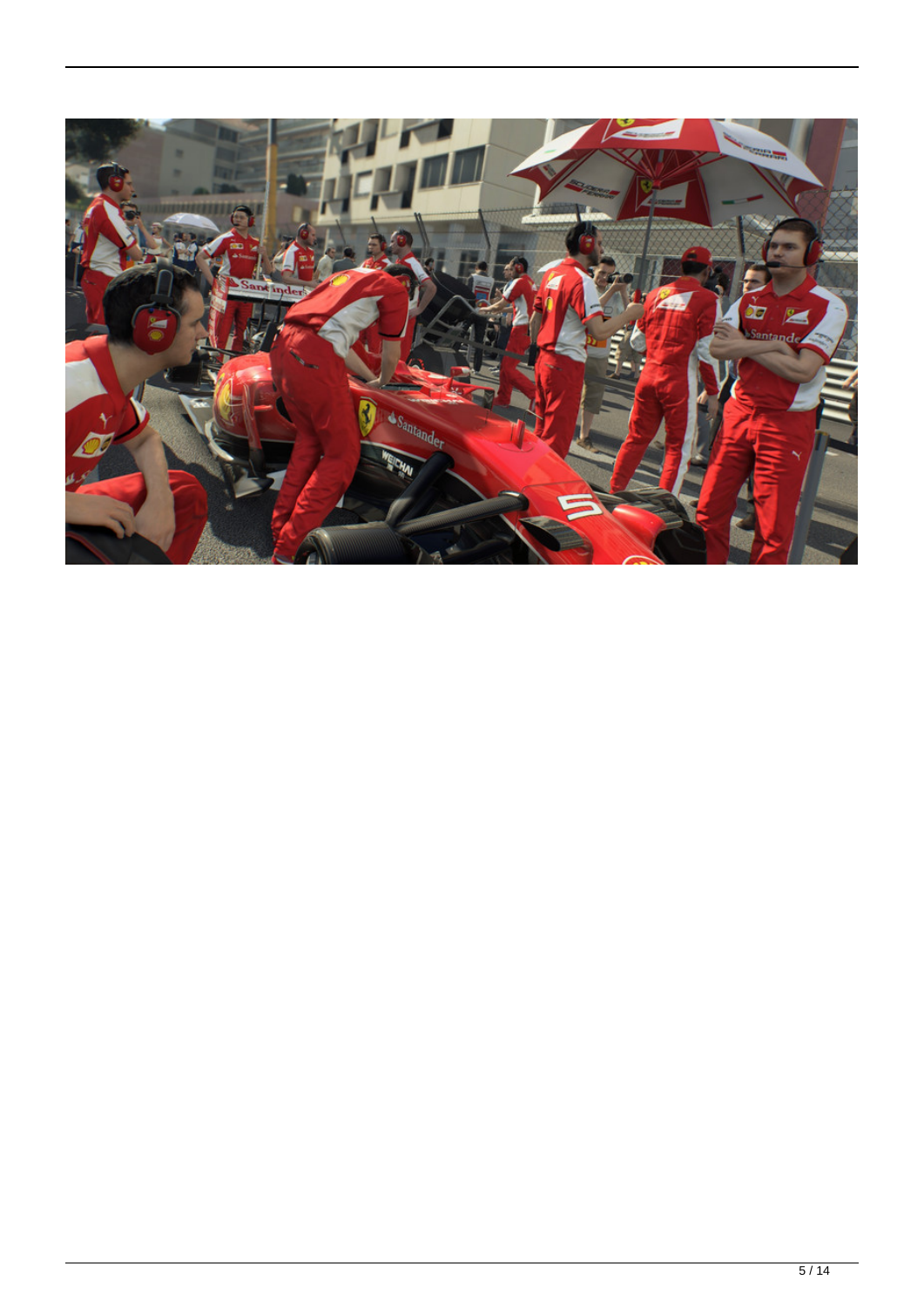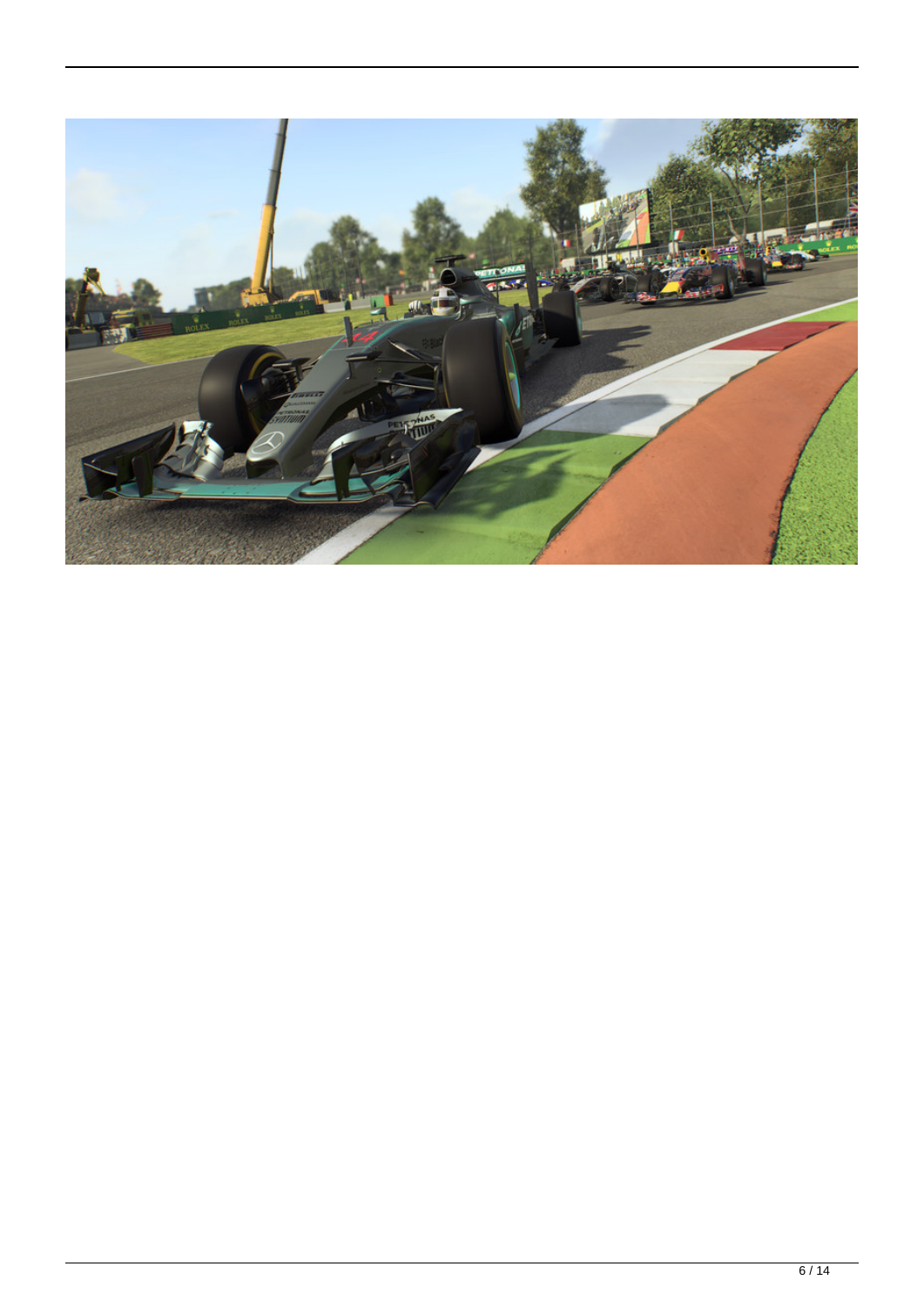f1 2015 intel hd 3000. f1 2015 australia. download f1 2015 highly compressed. f1 2015 free humble bundle. f1 2015 mclaren. f1 2015 voice commands not working. f1 2015 executable has stopped working. f1 2015 crack fix. f1 2015 engine. f1 2015 lan. f1 2015 final standings. f1 2015 malaysia full race. f1 2015 xbox. f1 2015 italy full race. f1 2015 xbox 360 controller. f1 2015 singapore full race. download f1 2015 pc free full version. f1 2015 zdarma. download game f1 2015 apk. f1 2015 quick menu. f1 2015 mexico full race. formula 1 2015 hungary full race. f1 2015 xbox 360 controller settings. f1 2015 on steam. how to get f1 2015 for free. f1 2015 download tpb. f1 2015 demo. f1 2015 no career mode. f1 2015 pc free download. f1 2015 can you run it. f1 2015 za darmo na steam. formula 1 2015 pc demo download. f1 2015 ps4 controller. f1 2015 free stream. f1 2015 intel hd 630, f1 2015 pc game download utorrent. f1 2015 gameplay. f1 2015 game 2014 season. f1 2015 singapore qualifying. f1 2015 full game download. f1 2015 crashes. f1 2015 bahrain full race

So far I have been left with a bitter taste in my mouth and cannot recommend this game... yet.

Pros:

The graphics and optimisation. I have a FX-8320 and a GTX 970. I'm getting 60+ FPS with the whole grid on ultra. The handling model. I have a G27 and I am happy with the FFB and the physics have vastly improved, especially compared to F1 2014.

### Cons<sup>.</sup>

No safety car. I don't know Codemasters reasoning for this but I personally feel it takes away from the game. This game crashes more than Maldonado. Ran a benchmark, crashed. Tried online, crashed. Started pro season mode, crashed. You get the idea.

Littered with bugs. For now there is only one that I find truly game breaking. When I play Pro season mode, (for those who dont know, it is supposed to turn off all HUD and assists and locks you into cockpit cam) I still have all the assists on and since the menu is greyed out I can't manually turn them off.

I would advise anybody interested in this game, to be patient and wait for future fixes and then consider a purchase.

May update this in the future. 10 $\sqrt{07}/15$ 

------------------------------------------------------------

24 hours of game time later I feel it is time to update my review.

First off, since my first review they released a 2nd patch on the day of release, which is pathetic that it was even needed in the first place as it wasnt even a large one. Thankfully though it seems to have fixed the game crashing so Pastor can now sit safe and keep his reputation.

The more I have driven in this game the more and more I'm enjoying racing the AI and the handling model. The Championship season, Quick race and Time trial modes are the ONLY parts of the game I would consider ready to be released. Pro season and Multiplayer however were and STILL ARE NOT READY.

For the first time in the series you can actually race the AI wheel-to-wheel, and unlike Project Cars there aggresion is about right. The AI are very spacially aware so if you were to dive up there inside they won't turn in on you. They are also very racey themselves as they wont back out 100 metres before a braking zone as before, and will try to outbrake you if you leave the door open. For reference I have the AI on the hardest setting.

However I would consider Championship season mode ready,although it does have a few features missing. You can no longer underfuel the car in this game and since you can no longer run rich fuel mix for longer than half a lap before your engine overheats, I end up with around 5 laps of fuel left at the end of a 100% race. You can no longer fully customize your strategy before the race, you can only choose between preselected strategies given to you by your teams strategist and with 100% races, generally speaking you're given 2 options but if you qualify within the top 10 it's normally 1. My final complaint with Championship season mode is the inability to customize the weekend length. There are 3 choices and cant be tweaked. Short weekend- 15 mins practice, one-shot qualifying, 25% race. Normal weekend- 30 mins practice, one qualifying round, 50% race. Long weekend- 1 hour practice, full 3 rounds of qualifying, 100% race.

Quick race works as it should with you being able to actually tweak it to your liking and there's not much else to say. Time Trial has been improved upon now as at most circuits $\sqrt{ }$  corners the game is strict with you leaving track limits, but my new favourable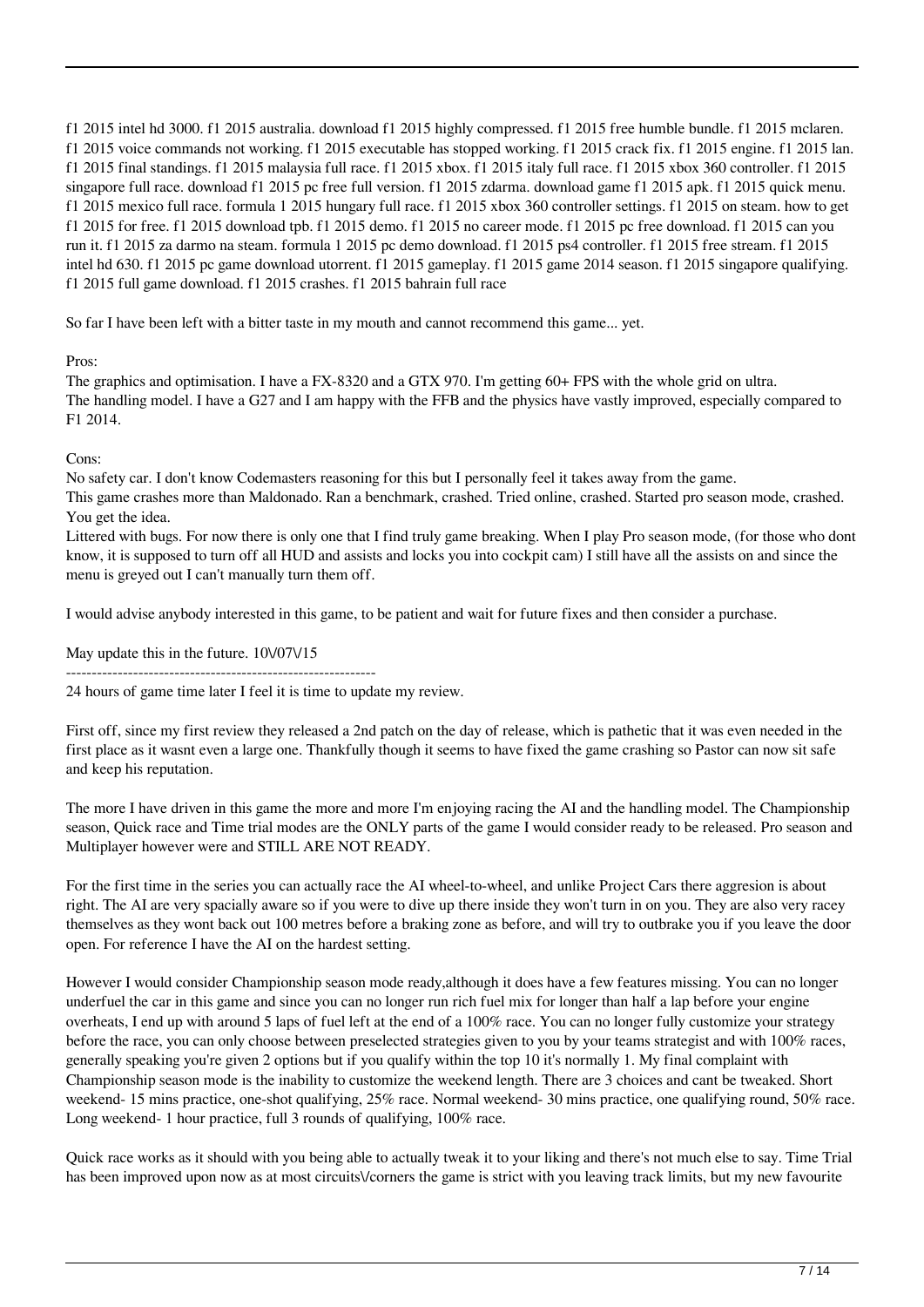feature is you can copy setups from people at the top of the leaderboards. I highly recommend doing this unless you want to be left alone and know what you're doing. My only problem with Time Trial is that at some corners you can still exceed track limits and not have your lap invalidated. Is it really that hard code"masters" to just invalidate laptimes if you exceed track limits with all 4 wheels regardless of time lost\/gained?

I feel the need to mention at this point that the F1 2014 season is also included in this game as I'm rather neutral to its integration. Albeit a nice bonus, I bought this game for the 2015 season and would rather have had them focus more time on the current season than the previous one.

The problem with Pro season mode mentioned in my first review is still there and upon further review I think there was no real need for Codemasters to even add this mode as you can change your HUD, assist and camera angle in Championship season mode to the exact same settings.

Now the real big-hitter that is Multiplayer. Blandly put, the multiplayer is a mess, there's no two ways about it. From unpredictable ghosting, to desynchonised lobbies, to driving through pit crews, to just straight up random teleporting, multiplayer is completely and utterly broken. With a supposed brand-new netcode, which showcases Codemasters "master" coding, multiplayer has been crippled before even mentioning there new matchmaking system known as "hoppers". The main problem with the new system is the player base gets spread out so much between the different game types that it takes so much longer to find the game even in the first week since release.

After having played the game for a longer time period now, I would only recommend this game to people if you are only\/mainly interested in the singleplayer experience. If Multiplayer was the main attraction stay clear as if it was a sprintmode lap 1 trainwreck of a pileup.

Further updates pending upon release of further patches or DLC. 14 $\sqrt{07}\sqrt{15}$ . The game has a lot of bugs. Every patch is a black box when you don't know if you are able to play it after. I was not able to play twice after their patches and had to wait till the next one. The game also lacks some cool features from F1 2014 like the car engine wear.. A game filled with promises from the developers, only to turn out to be the same old song and dance for the sixth time in a row.

Somehow codemasters manage to improve one aspect of their game every year, and that's it. They find new ways to remove immersion, reduce feeling & distance you away from a solid experience.

I've heavily defended this series and the developers every year since the inception of the F1 series at Codies. But this is embarrassing.

The Pros:

The cars are much more controllable and the handling feels much better than the last iteration.

The UI is a big improvement.

The Cons:

The AI is awful, The Force Feedback is numb, The game is filled with graphics bugs and frame drops (frame drops unacceptable in a racing game), The anti aliasing turns on some kind of weird hazey glow around everything, The tyres don't feel like they're in contact with the road, they float about, Menus are still navigated with arrow keys, a clear sign of a direct port from console to PC, Removal of safety car, Removal of career mode, Terrible animations and awful character models.

There are many more cons to pros in the game. Overall if you've played any of the other F1 games, you've played this game. Hundreds of hours into the series  $&$  nothing improves.. EDIT 12 $\sqrt{07}\sqrt{2015}$ :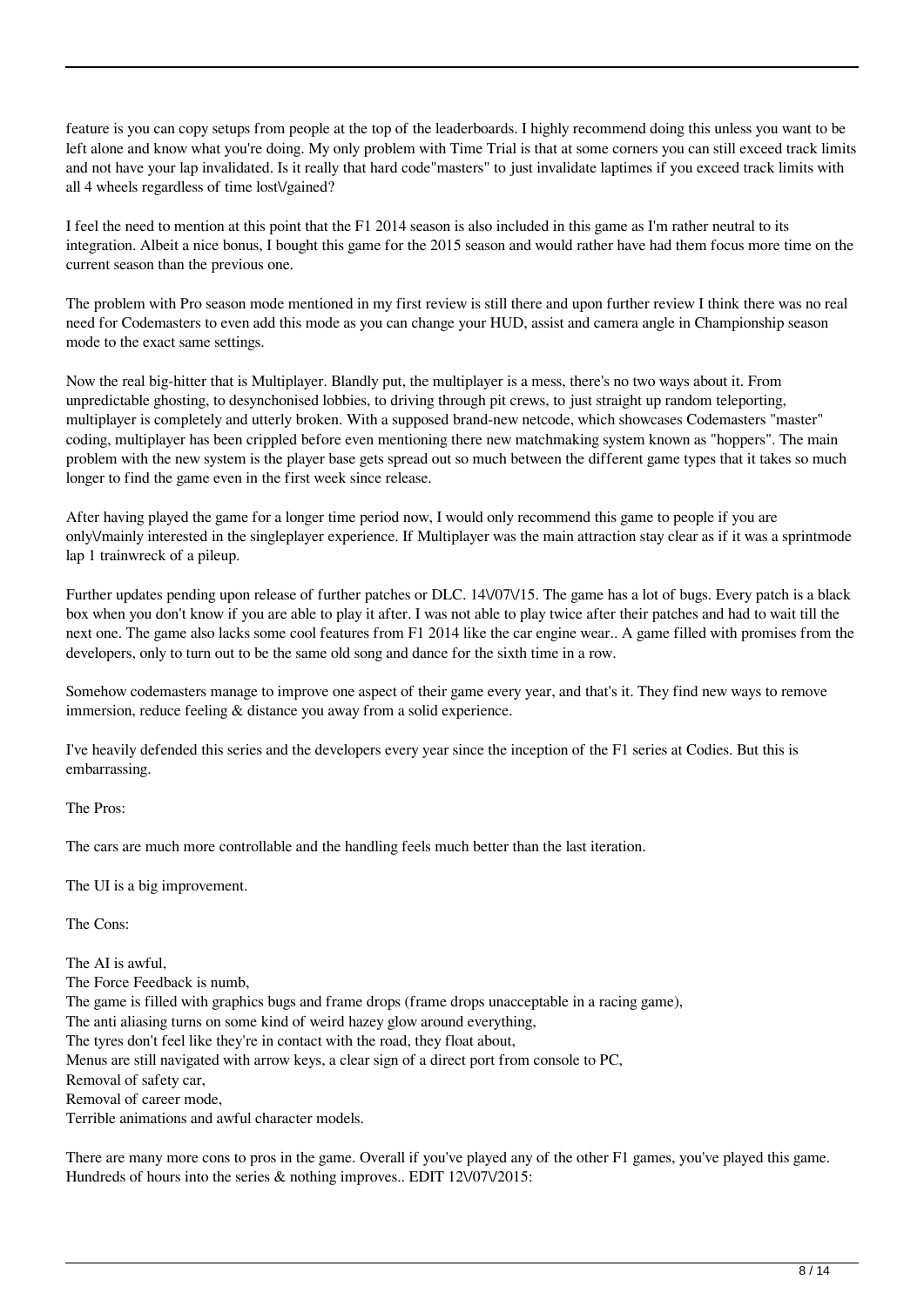So today I was excited to begin a full championship season with Williams.

I selected the Championship mode, selected Legend difficulty. Like every other F1 game, I wanted to do a 25% race, with full qualifying. Well in F1 2015 you can't. If you want full qualifying, you have to do a 100% race. WHY? Why can I choose my qualy length in a single race, but not in a championship mode? Eventually I concede to doing one-shot qualy, not the end of the world.

I land in the pits in Australia - the frame rate has gone to\u2665\u2665\u2665\u2665\u2665\u2665 I exited the pit lane to a 10FPS mess.

I ran a race around Silverstone on high settings at excellent frame rates yesterday, what is going on? I turned the graphics settings to low and restarted, frame rate was back to 60 FPS, but it looked horrid. Increased to medium settings - back to 10 FPS.

I am done.

I am requesting my refund. As you can see from my initial review below, I was willing to give the game a chance. This is unacceptable, I will not be buying a Codemasters game again.

I will be playing the F1 mod on Assetto Corsa if anyone needs me.

--------------------------------------------------------------------------------------------------------------

After the disapointment of F1 2014, I expected much better this time around. CM had a lot of extra time to get this right, given how little focus was given to F1 2014

I am running the game on an i5 4690k, R9 280x and from and SDD, haven't had any performance issues or crashes yet.

The FFB on my G27 is average, not much feeling in low speed corners, but after 20 laps of Silverstone I am OK with it. Physics are what I expected from a CM F1 game more or less.

The graphics are very disappointing, PC looks worse than the gameplay videos on youtube for PS4 and XB1. There is a weird blur on everything, nothing looks sharp.

Sound is poor, isnt well mixed.

I am going to keep the game, there is a solid base to be built on, hopefully CM patch it quick.

This seems to be a rushed PC port. I am giving thumbs down until these issues have been resolved.

Can't say I would recommend the game, but my experience is definitely not as bad as others.. I have never felt the need to provide a game review before but this game is special. Crashes constantly. Button assignments change randomly. Stuck in menus endlessly. This is the worst case of a completely non-functional release I have ever seen. Throttle revs but the car won't move. Did somebody leave the parking brake on?

Completely unpayable!. it crash all the time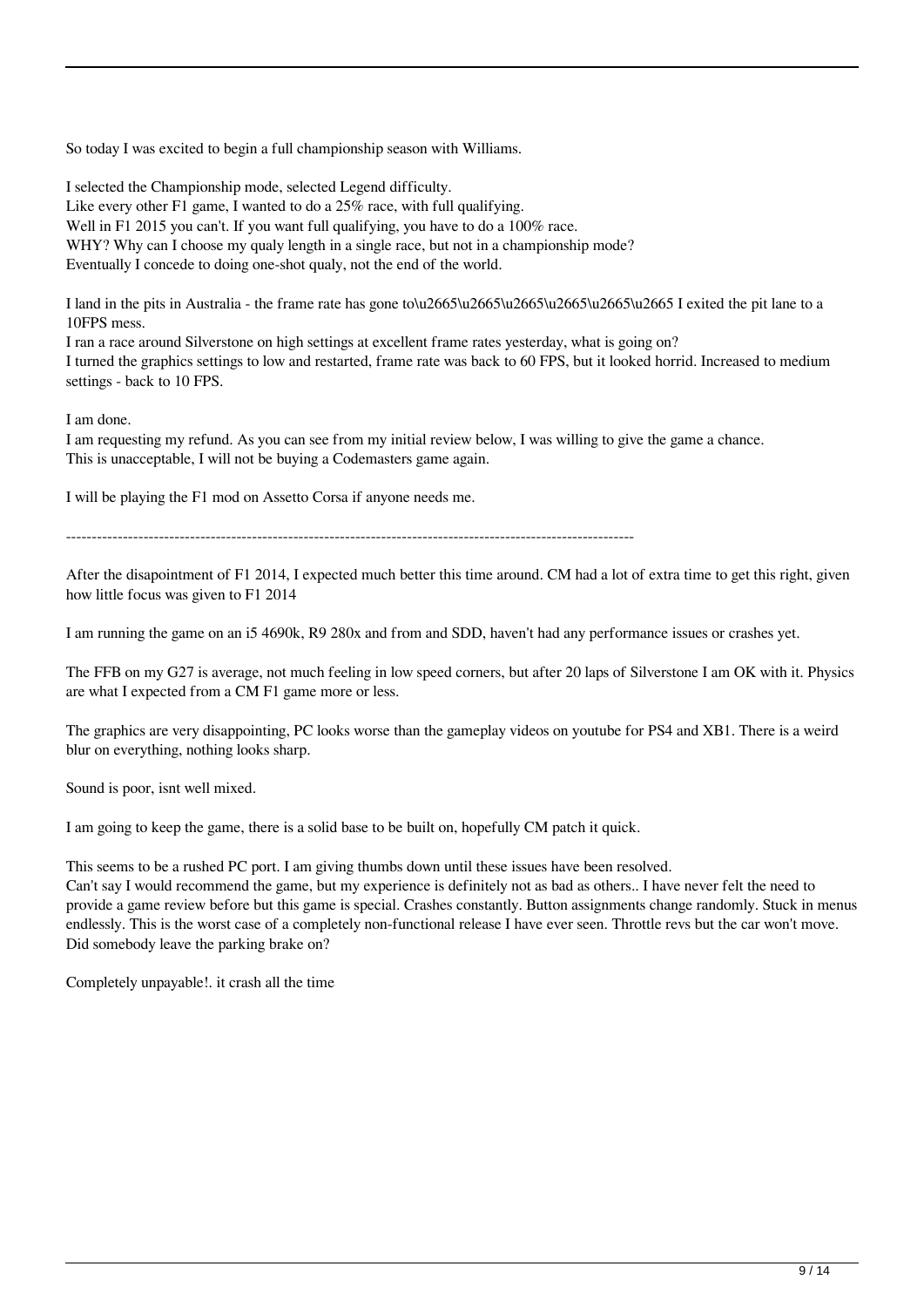I expected so much more.

When Codemasters said: "We took Mercedes' stance with regard to taking a gap year like they did in 2013 to make 2014 amazing, we did the same in 2014 to make 2015 out of this world". But they haven't. They've taken a step back.

There are constant crashes. There's still no parade lap. There's no more safety cars. Worse yet - there's no career mode for drivers who wish to live the F1 dream.

They've recommended a GTX 970 as a GPU - which I have, yet the game looks smudgy at best. Sure it runs fluidly in 60 FPS, but cut scenes and replays are at 30 FPS.

The bugs like missing championship points in the full season after the game crashes is pathetic. I had a 40 point lead in the championship after the game crashes, and started Round 10 with all the drivers on 0 points.

But the MOST irritating thing - you can't do 25% races with full practice sessions or full qualifying. I have 300+ games to play on Steam, I don't have time to do a full race. Let me race at 25% and enjoy your game, and let me do 3 quali runs like I used to do. Is that too much to ask? You're losing my faith, Codies. I bought this game in the same hour it went on pre-order on Steam, even before you announced that it was for sale on Facebook.

They've really let us down.. EDIT - dunno what you did but a couple of updates later and it's a lot more playable and I'm competing for race wins. I have to get in the Ferrari to do it, obviously, but it's something. Well done, keep up the good work.

You guys have neutered a game that had potential. In some ways the cars behave more like their real life counterparts. The AI is better. But this S.O.B of a game just does not work properly, and you've nixed loads of features that had no business being removed. I don't know if you panicked because you figured this game was your last chance to redeem yourself, but you picked a terrible time to mess up. I regret buying this thing, and I've really enjoyed the F1 series up to now. Hopefully you can iron out some of the bugs and glitches, but it's the missing features that confuse me the most. I have no idea what you were thinking. Better luck next time chaps.. Having purchased F1 games from the year dot and played all of them from Geoff Crammonds Revs right up to the recent Codemasters run (2010 to 2014) I was thrilled to see the new one come out much earlier and with a brand new engine.

How disappointed I was when I finally got to play it. Where to start with the issues...

Handling: It's impossible. Even for an experienced racer like me, it's utterly impossible. The car randomly vears off the track at sudden intervals that make little to no sense (on power, not on power, sometimes mid corner, sometimes late corner, sometimes on entry) its impossible to predict or correct in many instances without adding more grass to the tyres. I get it, you want it to be realistic, but lets face it, unless you are Pastor Maldonado, this is far from realistic.

Forget setting up controls either, it seems Codemasters decided we didnt need those options... And my wheel just simply refuses to be detected other than as a gamepad (!!!).

The menus are ridiculous too, its really really hard to navigate. It makes little to no sense and doesnt even match the previous versions of the game, so its like trying to learn something new all over again, it just adds to the sense of frustration while playing it. If that wasn't bad enough, when you start a game, the usual ESC button used in every other menu, doesnt do anything (!!!) instead I had to smash many keys until a menu came up (its P by the way).

The graphics aren't even very good either, despite running a very high end PC with 16gb of ram and 970 graphics card. It looked worse than last year...

Then there is the season part. Taken away completely and replaced by a single season system where you drive as one of the current drivers. Why can't I use my own damn name and race across many seasons like in previous years games?

It feels like they've taken away all the flexibility of the old games, replaced the engine with something worse and made the menu system infuriating.

I haven't even mentioned constant frame dips and stuttering during actually trying to stay on the track.

This should be renamed "ice truck simulator 2015" but then perhaps that title would actually be fun instead of feeling like I've had my testicles squashed in a vice while having vinegar poured in my face (something I'd rather have than play this game in its current state).

. This game runs very well, but the AI is so\u2665\u2665\u2665\u2665\u2665\u2665it likes to crash more into you then to take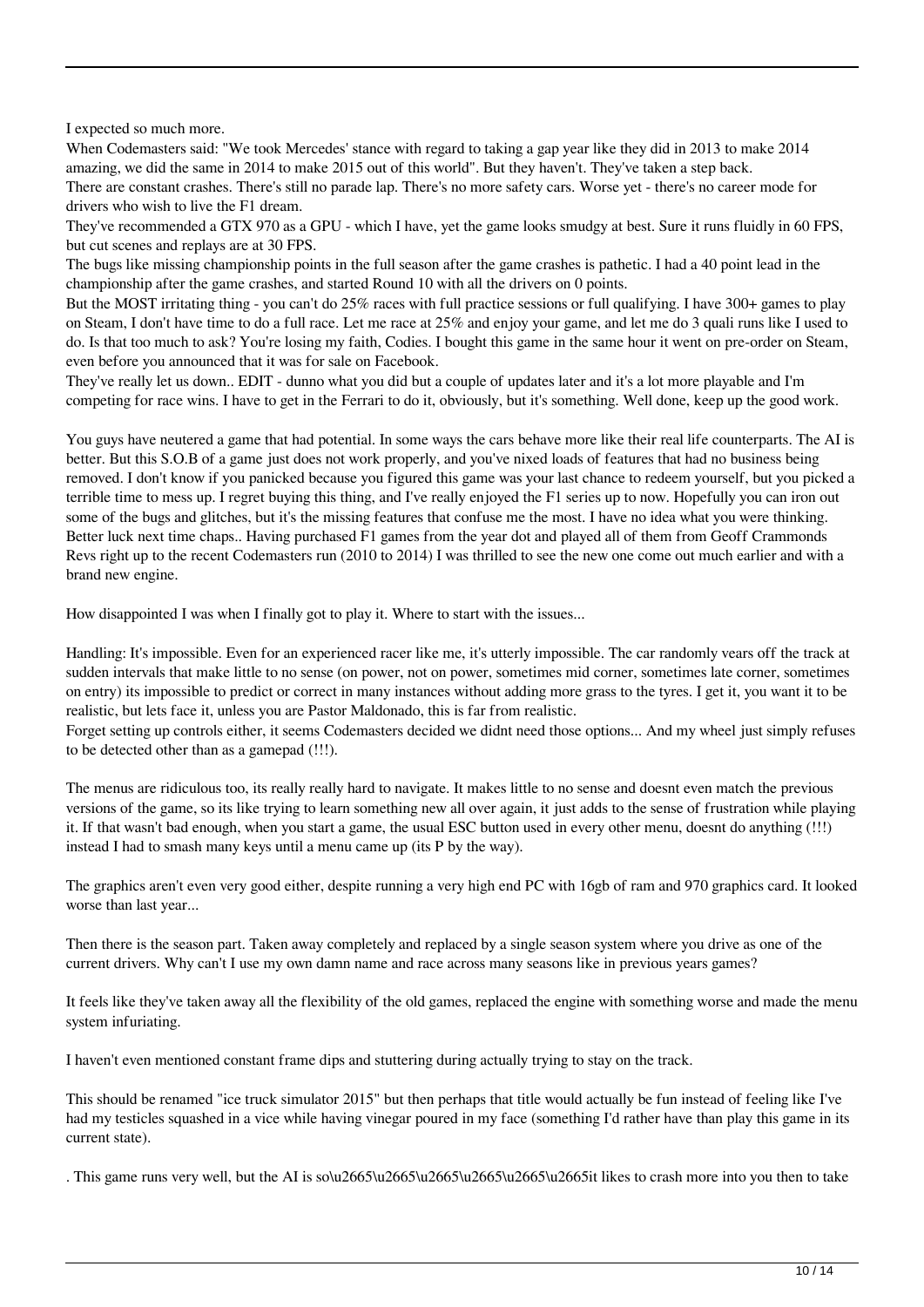position fairly. This is some bullsh\*t. Codemasters! We make one step forward and dozens backwards at the same time! ---------------------------------------------------------------------------------------

They make me feel bad and ashamed about working in the same industry!

## QUOTE "Skidmeister":

F1 Race Stars is a better Formula 1 game than this......

I have been a fan of Codmasters F1 and Dirt series games since the first release. I preordered this game with the information that I read over the internet from reviewers and from the Codies website. I also used my previous experience with Codmasters F1 games as a basis on what type of quality to expect from a game like this one. I have previously purchased Dirt, Dirt 2, Dirt 3, F1 2010 thru 2014 from Steam and for the most part was happy with my purchase. I am also a fan of other racing titles that are more sim than game such as IRacing, Project cars. I have enjoyed playing Race 07, Asetto Corsa except the game server on Asetto Coursa is a joke. I spent many hours in Papyrus titles like GPL and their Nascar series , and also on Geoff Crammonds World Circuit thru his GP4. I have seen both the good and bad of all these titles at their best and worst. I did not set my expectations for F1 2015 any higher than what I had seen them previously release.

Common sense would dictate that a company that has been making F1 games for the PC since their September release in 2010 would have a good handle on what it takes to get a game ready to market. Common sense need not apply here. It seems with the release of F1 2015 Codmasters has indeed returned to it's roots......console gaming. This title was written with that customer in mind. The control menus are a joke with no punchline. I was never able to get both my CSW V2 wheel and Richmotech real race gear pedals to work at the same time. It is a game that really does not have a target audience and does not know where to fit in. With a shameful lack of content considering what was in previous releases, there is no safety car, interviews, career mode, coop mode, or classic F1 cars. The sheer scarcity of options and modes means this is yet another year where the "Official F1 tiein" never even gets to the starting grid. The amount of modes left out of this title is borderline criminal and scandalous. It feels like less than half a game was released at a premium price no less. They "throw in" the 2014 season as a bonus, because it's obvious they intend to BONE US with this title and the absense of so much of what should be seen as standard for F1. This publisher is so hell bent on hitting it's yearly release schedule that it pulled this one out of the oven half baked.

I run a high end system and love to see titles push that hardware for what its worth. My current rig features a core !7-5960, 64 gb ddr4, (2) Titan X video cards in SLI, 2 ASUS G-sync 27" monitors at a res of 5890 x 1080 bezel corrected @144 hz. Aparently I would have had better results on a console system with this title. It crashed the first few times I ran a benchmark test so bad I needed to reload my video drivers and recalibrate the monitors as this game had them stuck in limbo after multiple crashes. This game crashes more than Maldonado and Grosjean combined. The graphics looked bad even when I got them to display, but they were constantly blinking and flashing, seemingly fishing for a proper state of display this catastrophy of a game could not deliver. It looked like it was snowing in Singapore and it nearly caused me to have suffer a seizure from the constant screen blinking. Because I never was ablle to get my wheel and pedals working at the same time, even though they worked fine in all their previous titles, I can not comment on the physics. The track textures have a filtery feeling that left me nausiated as well. This game is so awkwardly stylized it's more like a bad cartoon Anime, than a racing title.

I would have to say that afer a few hours of utter frustration spent trying to fix all the problems that run rampant with simple setup of this game, that the quit menu works great and that's about all. Also thats what I suggest, quit buying these half baked mess and let Codemasters know it no excuses as it is not their first rodeo, but could be their last. The best thing to do with this game is delete it permantly from your drive. There are plenty of good titles that offer proper racing that works to deal with this junk. Return it and get a refund while you can.

In a side note to STEAM, shame on you too. I have been a customer for over 8 years and have never even tried to return a title. I tried multiple times to get a refund on this as I was never able to complete even one lap, but was told that beacause I had more than 2 hours of trying to fix this worthless piece of junk, that they would not refund my money. Instead opting to join their coconspirator Codmasters in ripping of a loyal customer for short term profit. Shame on you STEAM and Codmasters, I have purchased many of your products and recommended them to my friends, alas my policy is changed on that too. I will NEVER pre purchase a title again with this return policy. I had always believed that STEAM treated their customers fairly and with respect, but I see this was yet another lesson learned from this terible gaming experience.

Your money would be much better spent on the 2012 or 2013 Codemasters F1 games than this abortion of a game. I would recommend Project Cars or IRacing to anyone looking for a Racing Sim.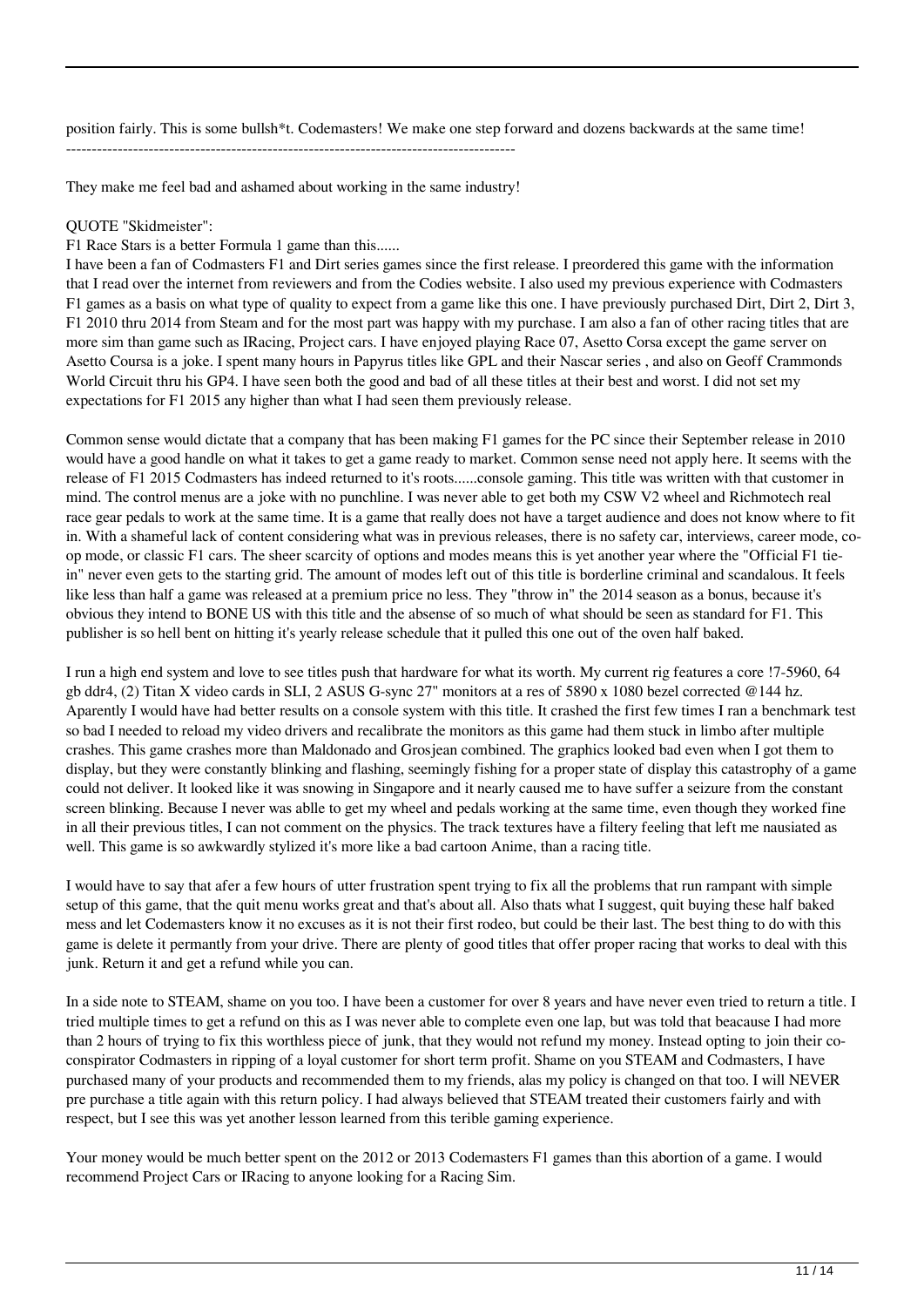Had either of those titles offered all the cars or tracks from the current F1 season I would have never bothered with this lackluster castrophy in the first place. Save your money and buy something else.. Dear Codemasters,

What the hell? I have been a loyal fan of your racing games since 2007, but what is it with the F1 series? All the opporunity and all the promise and in every release problem after problem after problem. The most stable of the series was probably 2012 (though no FP1 and FP2 and the wet-to-dry transition problems still hurt). F1 2015 - released 2 months earlier than has been typical, and it's not ready for distribution. Let's make a simple and, I think, fair comparison:

- DiRT Rally - came with some bugs, but that was the point right? I mean, it was touted as an Early Release title for which the community feedback has been integral to QAing the game as such that you have been able to appropriately focus your development efforts, and it's worked - immaculately. And... For those of us who got in early, we paid what, 60% of the cost of a full release?

- F1 2015 - where to begin. Evidently from a development perspective, QA cycles have been all but completely omitted it seems. Some of the graphical elements are certainly more polished, and the handling model is refined, but otherwise, this badboy is completely smattered with issues. I am running an i7 5820 w $\lor$  64 GB DDR4 and 2 GTX 970s in SLI and I am getting significant amounts of "blur" at assorted points throughout gameplay - not only while driving - it really doesn't look great. I tried "Reset To Track" and my car jumped around in reverse, smoked a wall and came to rest backwards on the track - that was an effect I was able to reproduce. The AI continuously drive up from behind me and smoke me like I'm not even there, sending me off track, damaging my car, and even penalising me. In just two hours of gameplay I had a crash when running benchmark mode, a random crash in the middle of a lap, 2 instances where when I started the game it was unresponsive to keyboard inputs for minutes, timing screens which flicker, setup screens which overlay one another making it virtually impossible to read the two conflicting layers of text, and a desaturated (almost to the point of being entirely greyscale) camera view once I used a flashback. All the points about "I can't make my own character", I personally couldn't care (well, aside from missing the helmet which I have used since F1 2010!), but the base playability MUST be there for full release, and in this case it isn't. Oh, and what's up with giving us PC'ers the option to try to use the voice commands if the functionality was never intended for the platform - it almost seems "mean" - queue up that fat Nelson kid from The Simpsons.

It's unfortunate that "the pinacle of motorsport" is not represented appropriately, but I guess with the "state of F1" being what it is, what else can be expected?

DiRT, DiRT 2, DiRT Rally, GRID - all amazing unforgettable titles, but F1 - the series has not been executed to the extent it should have been once yet. That's \$360 I have been stupid enough to spend on not a single product which actually worked through and through. At this point I am officially turned off as I expect 50% - 60% of the community is, or will be over the coming days, based on the forums so far.

It's a sad day...

\*\*UPDATED\*\*

More issues:

**Multiplayer - constant screen flickering - not changes to the settings from when I play in Championship or Pro Season modes.**

**Engineer - I cannot hear a word my engineer says even with the car and environment turned down to 50 and the Speech to 100.**

**Quit Game - Every time I go to quit game, Steam looks as though it's DLing a patch or something, prior to me getting an Error 41.**

**Multiplayer - obviously not a glitch \/ bug, but Codies, did you really make the decision to include a Custom Multiplayer season where AI racers were not included? Like, I want to do the full season (co-op or adversarial) with a friend, but I can only race him... Yeah, there's no AI - how fun is that? And otherwise I have to find another 18 people to fill the grid and be online for Practice, Qually, and Race distances.... I Just cant bring myself to play any more, while the graphics, physics, and AI out match previous versions, this version severly lacks on realism in the sport. unable to**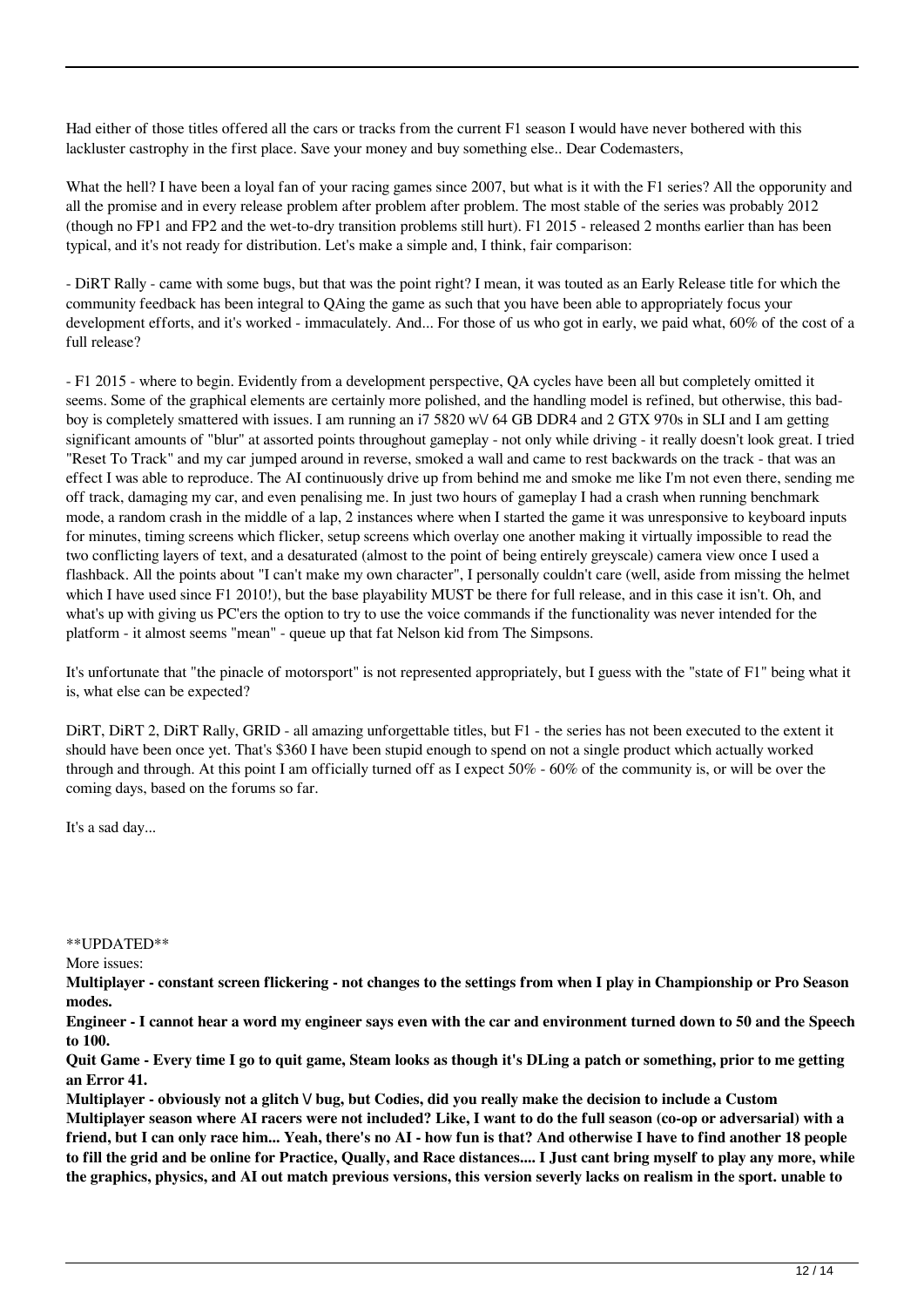**make career choices ( 3 nonadjustable set ups) unable to really tweak your car after quali or practice, and no SC. really? how the hell do you expect to have a race with accidents and not have a SC or any red flags? I think I'll reinstall my older versions.. this game is garbage. Getting better after every patch.......**